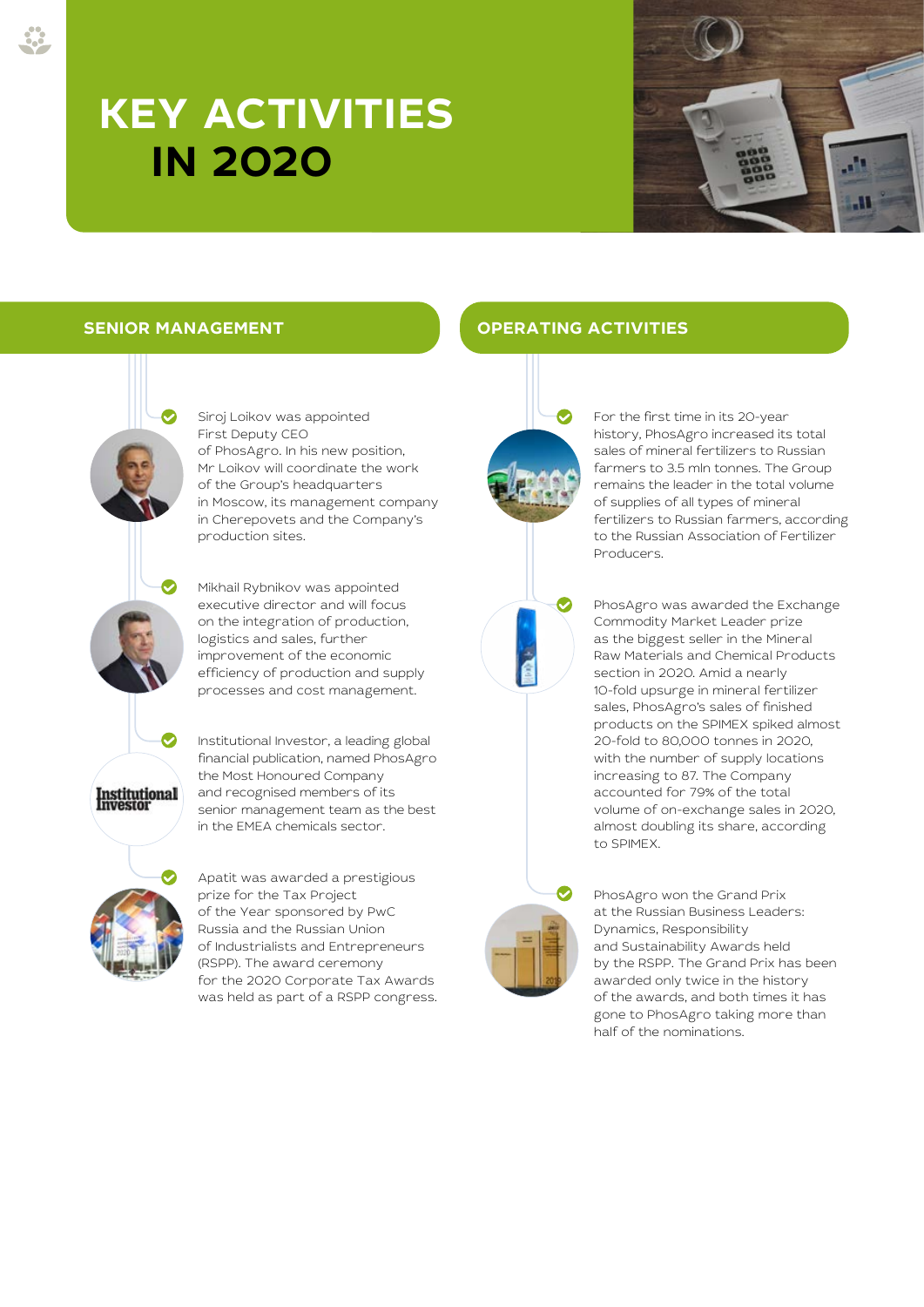

## **PARTNERSHIP**

PhosAgro joined the Association of Economic Cooperation with African states (AECAS). The Company and AECAS agreed to work together towards strengthening Russian businesses' foothold in Africa and implementing humanitarian and educational programmes on the continent. PhosAgro's sales of mineral fertilizers in African countries have been on the rise, reaching almost 600 tonnes in 2020, up 30% from the previous year.

PhosAgro joined the Social Charter of the Russian Business sponsored by the Russian Union of Industrialists and Entrepreneurs (RSPP).

PhosAgro and the government of the Murmansk region signed a social and economic partnership agreement for 2020—2022 aimed at promoting sustainable social and economic development in the region, the cities of Kirovsk and Apatity as well as the Kirovsk branch of Apatit. The agreement calls for implementing joint investment projects, cultural and youth initiatives, developing social, sports and tourism infrastructure.



PhosAgro and the government of the Leningrad region signed a social and economic partnership agreement aimed at strengthening collaboration in implementing joint investment, social and charity initiatives, health, safety and environmental projects.

### **TECHNOLOGIES**





PhosAgro, represented by Apatit, won the Chemical Business Index Award for Best Digital Implementation as a company that successfully applies digital solutions in production, management and trading processes. Apatit submitted its robotic process automation project for competition.

Russia's largest mineral fertilizer distribution network, PhosAgro-Region\* (part of PhosAgro Group), and Exact Farming signed a cooperation agreement on the development of digital services for Russian consumers of PhosAgro's mineral fertilizers. The companies plan to jointly develop applications for remote monitoring, evaluating and improving the performance of mineral nutrition systems based on PhosAgro products, and for developing and distributing agronomic expertise.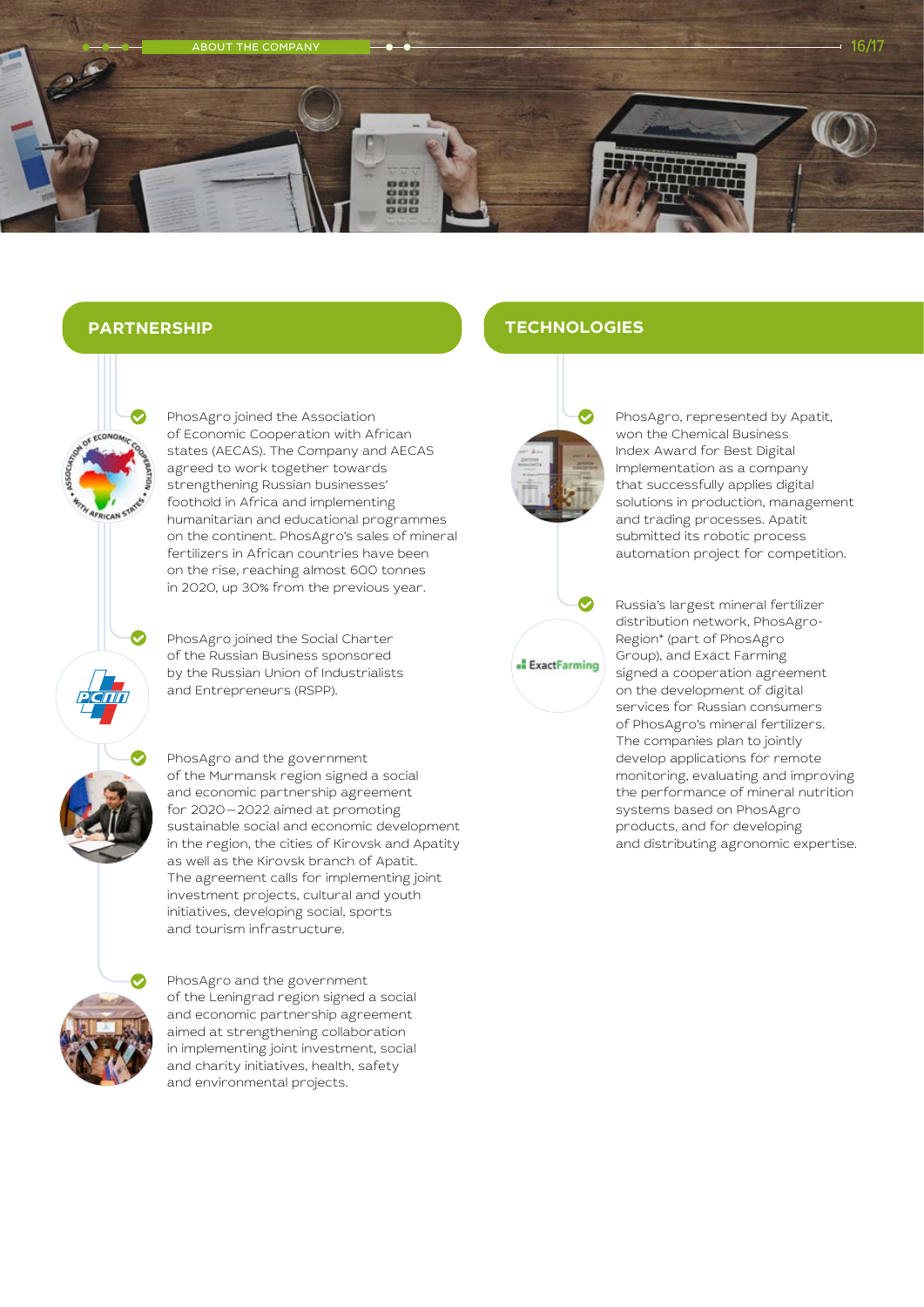## **KEY ACTIVITIES IN 2020**

(CONTINUED)



PhosAgro, together with the Moscow Timiryazev Agricultural Academy and Innopraktika, established an applied academy-based research educational centre to train highly qualified personnel for the agroindustrial sector. This facility is the first in a series of educational centres planned to be launched by PhosAgro and Innopraktika at leading Russian agricultural universities. The centre will run industry-specific classes and stream them for agricultural students in the regions, thus helping to roll out best practices across Russia.

**NouTube** 

channel named PhosAgro Pro Agro. It features the Company's agronomic service specialists and visiting experts who discuss advanced technologies and effective plant nutrition systems. Video clips will show how works are performed at PhosAgro's field trial stations and serve as guidelines on how to grow quality crops. The YouTube channel is integrated with an online trading platform, enabling agricultural producers to place orders for fertilizers right away.

PhosAgro launched its YouTube

#### **RESEARCH AND EDUCATION SUSTAINABLE DEVELOPMENT**



PhosAgro published its climate reporting for the second time. As a result, the Company's CDP rating was raised from C to B- (on an A–F scale, where A is the best possible score). The improvement is associated with ongoing work on the implementation of the Company's climate strategy, which includes development and analysis of climate scenarios, a climate risk assessment, emissions reduction targets and a low-carbon transition plan, as well as improved non-financial disclosure.

Major ESG rating provider Sustainalytics considerably improved its assessment of PhosAgro from 43.8 points to 26.9 points (medium risk). Sustainalytics rated PhosAgro's management of ESGrelated challenges as "strong".

**MSCI**<sup>®</sup>

**SUSTAINALYTICS** 

MSCI ESG Research upgraded PhosAgro's sustainability rating from BB to BBB. PhosAgro's updated rating is one of the highest awarded by the agency to a major Russian corporation.